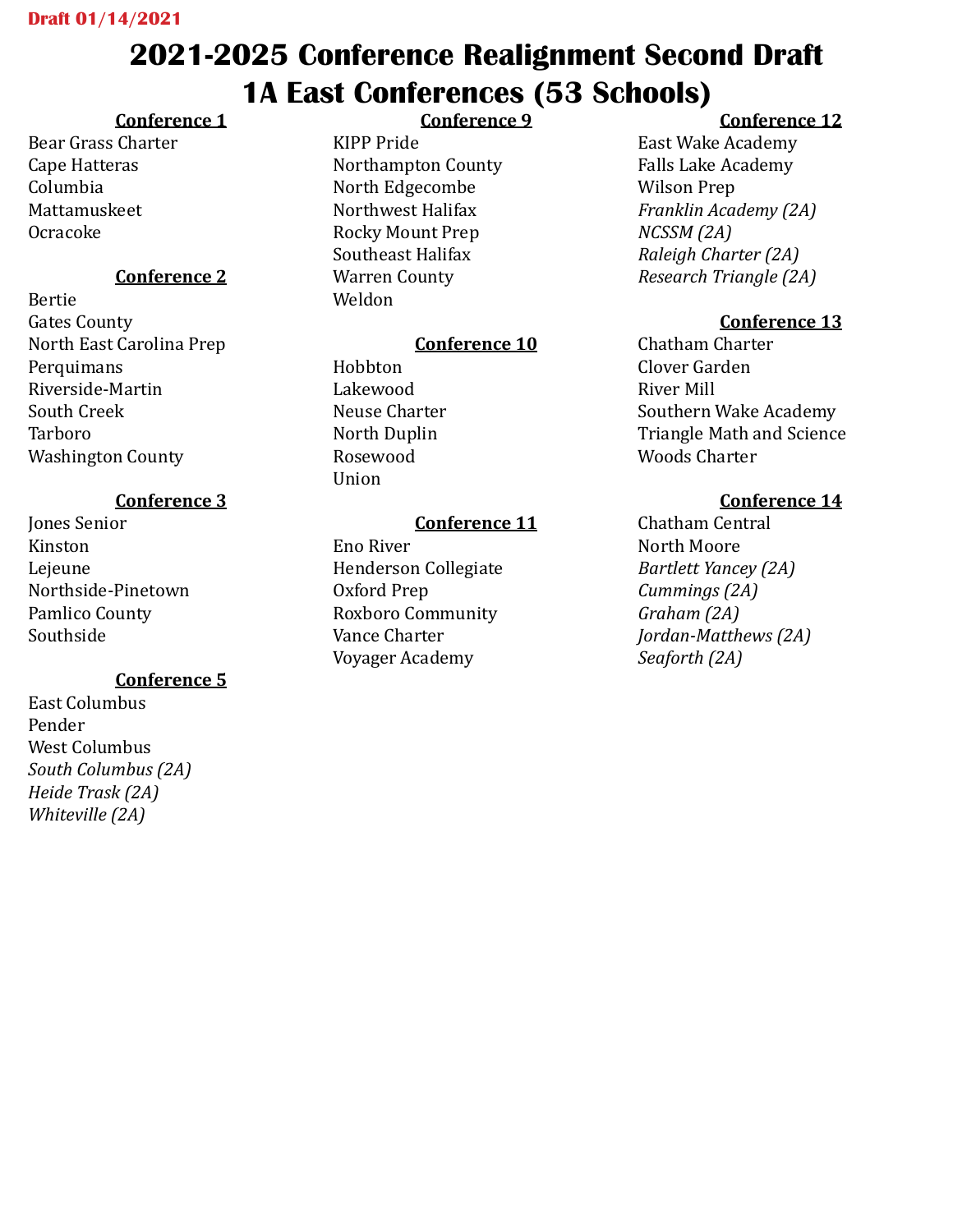## **2021-2025 Conference Realignment Second Draft 1A West Conferences (55 Schools) Conference 36**

## **Conference 31**

Eastern Randolph Uwharrie Charter *Providence Grove (2A) Randleman (2A) SW Randolph (2A) Trinity (2A) Wheatmore (2A)*

### **Conference 32**

Bethany Community Bishop McGuinness **Carver** Cornerstone Charter NC Leadership Academy Winston-Salem Prep

#### **Conference 33**

North Rowan South Davidson Thomasville *East Davidson (2A) Lexington (2A) Salisbury (2A) West Davidson (2A)*

#### **Conference 35**

Albemarle Apprentice Academy Gray Stone Day South Stanly Union Academy *Jay M. Robinson (2A) Mount Pleasant (2A) North Stanly (2A)*

Alleghany East Wilkes Elkin Millennium Charter Mount Airy North Stokes South Stokes **Starmount** 

### **Conference 38**

Bradford Prep Cabarrus Charter Carolina International Corvian Community Queens Grant Sugar Creek

#### **Conference 39**

Christ the King Langtree Charter Mountain Island Charter Piedmont Community *Community School of Davidson (2A) Lincoln Charter (2A) Pine Lake Prep (2A)*

## **Conference 40**

Bessemer City Cherryville Highland Tech Thomas Jefferson *Burns (2A) East Gaston (2A) Hunter Huss (2A) Shelby (2A)*

## **Conference 42**

Avery Draughn Mitchell Mountain Heritage Rosman *Madison (2A) Owen (2A)*

## **Conference 43**

Andrews Blue Ridge Cherokee Hayesville **Highlands** Hiwassee Dam Murphy Nantahala Robbinsville Swain County Tri-County Early College

#### **Independent**

NC School for the Deaf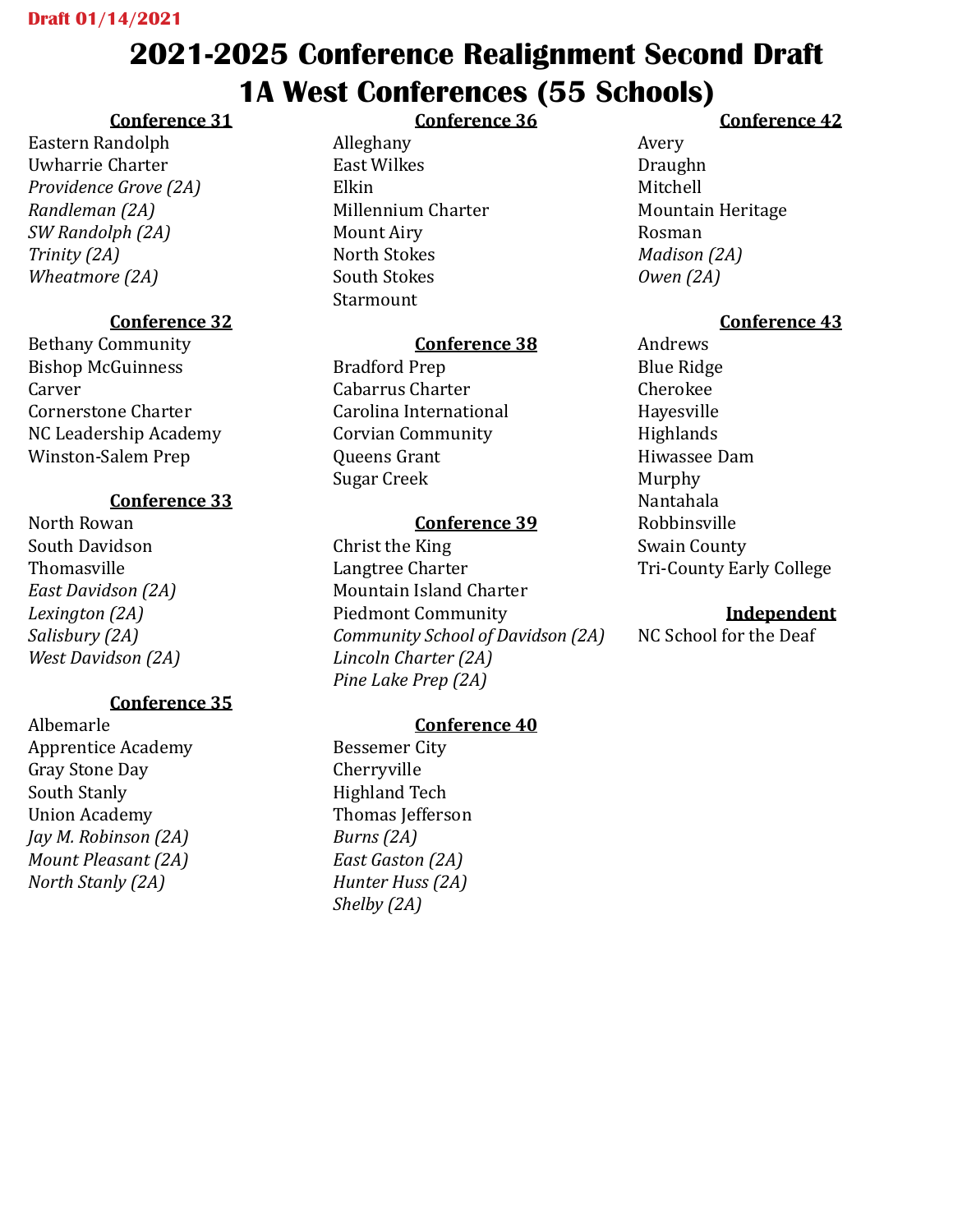## **2021-2025 Conference Realignment Second Draft 2A East Conferences (52 Schools)**

#### **Conference 15**

Camden County Hertford County Holmes Manteo Northeastern Pasquotank *Currituck County (3A) First Flight (3A)*

#### **Conference 16**

East Carteret Southwest Onslow Croatan (3A) *Dixon (3A) Richlands (3A) Swansboro (3A) West Carteret (3A) White Oak (3A)*

#### **Conference 4**

Ayden-Grifton Farmville Central Greene Central North Pitt SouthWest Edgecombe Washington West Craven

#### **Conference 5**

South Columbus Heide Trask Whiteville *East Columbus (1A) Pender (1A) West Columbus (1A)*

#### **Conference 7**

Clinton East Bladen East Duplin Fairmont James Kenan Midway Red Springs St. Pauls Wallace-Rose Hill West Bladen

#### **Conference 8**

Beddingfield Eastern Wayne Goldsboro North Johnston North Lenoir Princeton South Lenoir Spring Creek

#### **Conference 12**

Franklin Academy NCSSM Raleigh Charter Research Triangle *East Wake Academy (1A) Falls Lake Academy (1A) Wilson Prep (1A)*

#### **Conference 17**

Bunn Louisburg Nash Central Roanoke Rapids *Franklinton (3A) Northern Nash (3A) Rocky Mount (3A) Southern Nash (3A)*

#### **Conference 18**

Granville Central South Granville J.F. Webb *Carrboro (3A) Durham School of the Arts (3A) Southern Durham (3A) Vance County (3A)*

#### **Conference 14**

Bartlett Yancey Cummings Graham Jordan-Matthews Seaforth *Chatham Central (1A) North Moore (1A)*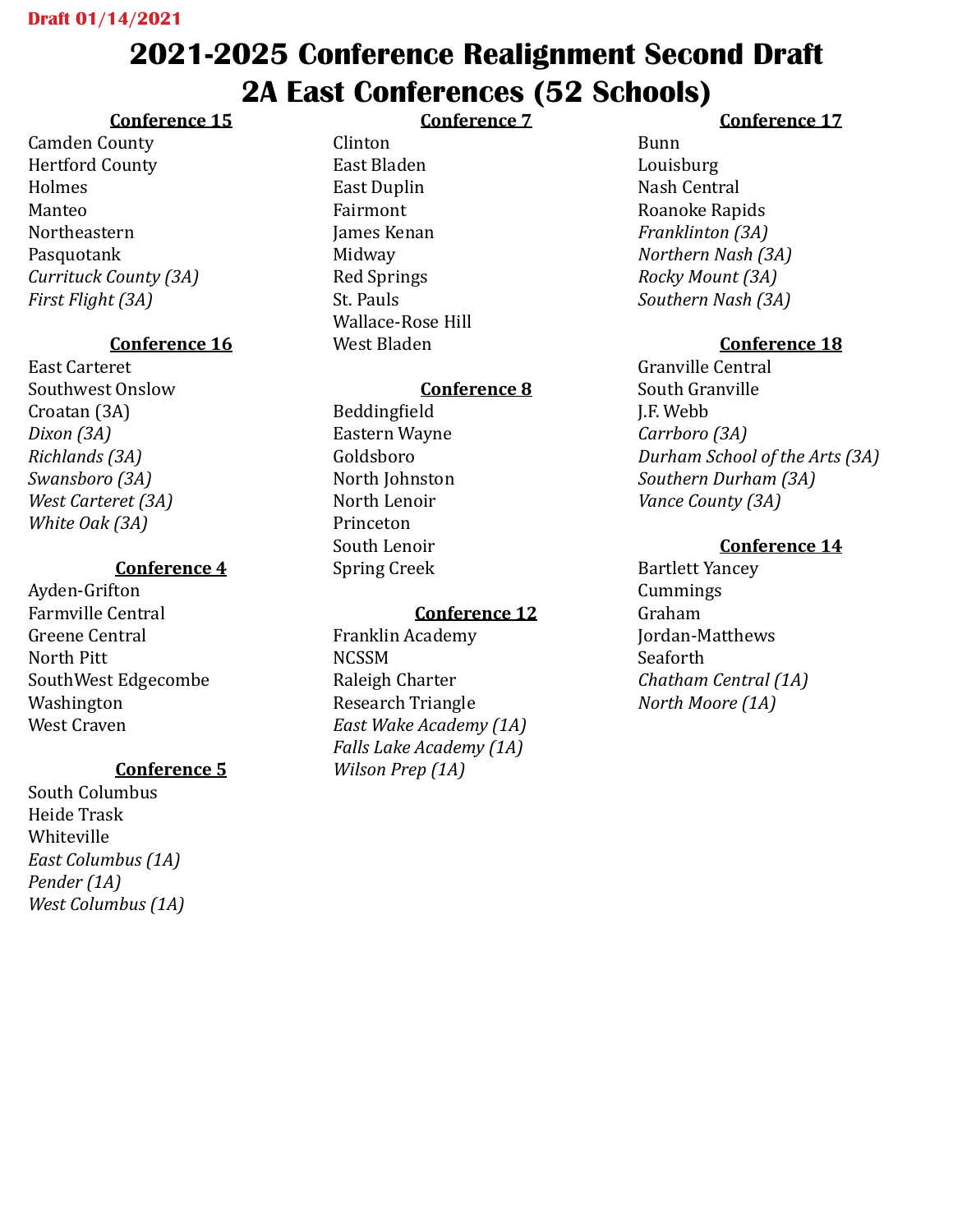# **2021-2025 Conference Realignment Second Draft 2A West Conferences (54 Schools)**

## **Conference 31**

Providence Grove Randleman SW Randolph Trinity Wheatmore *Eastern Randolph (1A) Uwharrie Charter (1A)*

## **Conference 34**

McMichael Morehead North Forsyth Reidsville T.W. Andrews Walkertown West Stokes

## **Conference 44**

Anson Forest Hills Monroe West Stanly *Central Academy (3A) Parkwood (3A)*

## **Conference 33**

East Davidson Lexington Salisbury West Davidson *North Rowan (1A) South Davidson (1A) Thomasville (1A)*

**Conference 35** Jay M. Robinson Mount Pleasant North Stanly *Albemarle (1A) Apprentice Academy (1A) Gray Stone Day (1A) South Stanly (1A) Union Academy (1A)*

## **Conference 37**

East Surry Forbush North Surry North Wilkes Surry Central West Wilkes Wilkes Central

## **Conference 39**

Community School of Davidson Lincoln Charter Pine Lake Prep *Christ the King (1A) Langtree Charter (1A) Mountain Island Charter (1A) Piedmont Community (1A)*

## **Conference 40**

Burns East Gaston Hunter Huss Shelby *Bessemer City (1A) Cherryville (1A) Highland Tech (1A) Thomas Jefferson (1A)*

## **Conference 41**

Brevard Chase East Rutherford Hendersonville Patton Polk R-S Central

## **Conference 42**

Madison Owen *Avery (1A) Draughn (1A) Mitchell (1A) Mountain Heritage (1A) Rosman (1A)*

## **Conference 45**

Bandys Bunker Hill East Burke Lincolnton Maiden Newton-Conover West Caldwell West Lincoln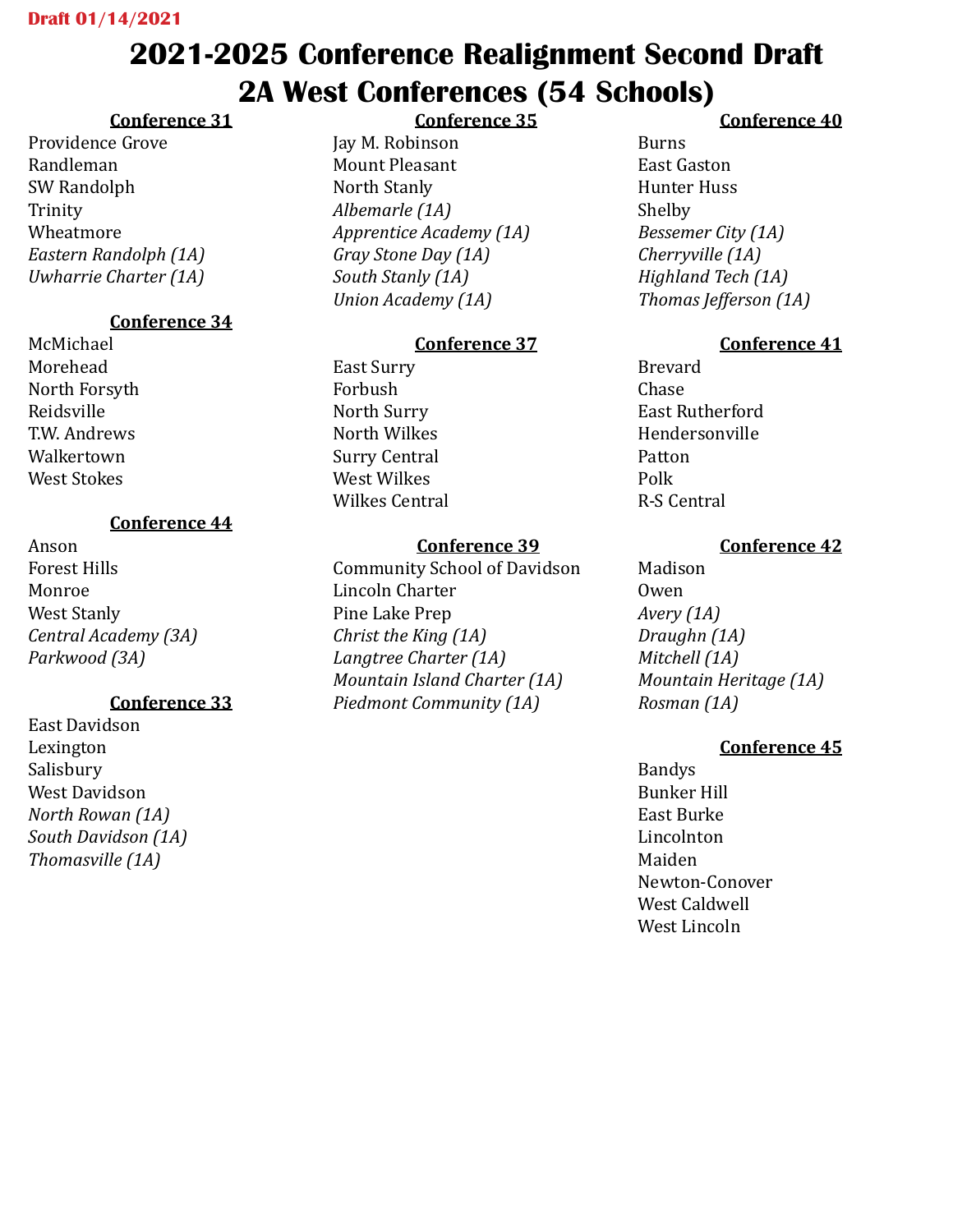## **2021-2025 Conference Realignment Second Draft 3A East Conferences (52 Schools)**

**Conference 21**

#### **Conference 15**

Currituck County First Flight *Camden County (2A) Hertford County (2A) Holmes (2A) Manteo (2A) Northeastern (2A) Pasquotank (2A)*

#### **Conference 16**

Croatan Dixon Richlands Swansboro West Carteret White Oak *East Carteret (2A) Southwest Onslow (2A)*

#### **Conference 19**

Havelock **Jacksonville** J.H. Rose Northside-Jax South Central *D.H. Conley (4A) New Bern (4A)*

#### **Conference 20**

North Brunswick South Brunswick West Brunswick *Ashley (4A) Hoggard (4A) Laney (4A) New Hanover (4A) Topsail (4A)*

C.B. Aycock East Wake Fike Hunt Smithfield-Selma South Johnston Southern Wayne West Johnston

#### **Conference 22**

Douglas Byrd Cape Fear Seventy-First *Jack Britt (4A) Gray's Creek (4A) Lumberton (4A) Purnell Swett (4A) South View (4A)*

#### **Conference 23**

E.E. Smith Harnett Central Terry Sanford Triton Western Harnett Westover *Overhills (4A) Pine Forest (4A)*

#### **Conference 24**

Lee County Scotland Southern Lee Union Pines *Hoke County (4A) Pinecrest (4A) Richmond (4A)*

#### **Conference 17**

Franklinton Northern Nash Rocky Mount Southern Nash *Bunn (2A) Louisburg (2A) Nash Central (2A) Roanoke Rapids (2A)*

#### **Conference 18**

Carrboro Durham School of the Arts Southern Durham Vance County *Granville Central (2A) South Granville (2A) J.F. Webb (2A)*

#### **Conference 25**

Cedar Ridge Eastern Alamance Northwood Orange Person Western Alamance Williams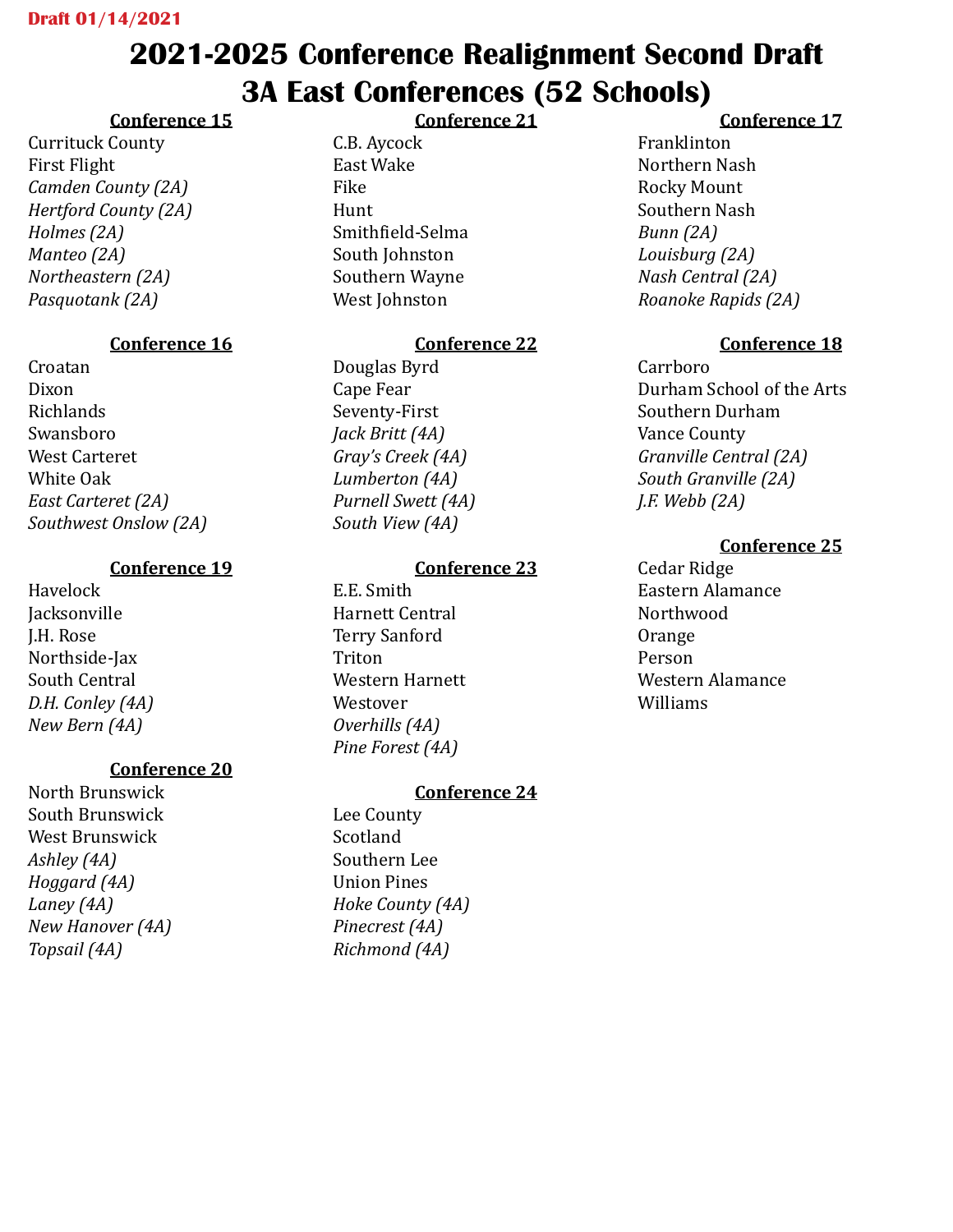# **2021-2025 Conference Realignment Second Draft 3A West Conferences (54 Schools)**

## **Conference 44**

Central Academy Parkwood *Anson (2A) Forest Hills (2A) Monroe (2A) West Stanly (2A)*

### **Conference 47**

Asheboro Central Davidson Ledford Montgomery Central North Davidson Oak Grove

#### **Conference 48**

Central Cabarrus Concord East Rowan Jesse Carson Lake Norman Charter Northwest Cabarrus South Rowan West Rowan

#### **Conference 46**

Atkins Ben L. Smith Dudley Eastern Guilford High Point Central Northeast Guilford Rockingham County Southern Guilford

#### **Conference 60**

West Charlotte West Mecklenburg *Hopewell (4A) Hough (4A) Mallard Creek (4A) North Mecklenburg (4A) Vance (Chambers) (4A)*

#### **Conference 50**

Ashbrook Crest Forestview Kings Mountain North Gaston South Point Stuart A. Cramer

#### **Conference 51**

East Lincoln Fred T. Foard Hickory North Iredell North Lincoln St. Stephens Statesville West Iredell

#### **Conference 52**

Ashe County Freedom Hibriten *Alexander Central (4A) South Caldwell (4A) Watauga (4A)*

#### **Conference 53**

Enka Erwin North Buncombe *A.C. Reynolds (4A) Asheville (4A) McDowell (4A) T.C. Roberson (4A)*

#### **Conference 54**

East Henderson Franklin North Henderson Pisgah Smoky Mountain Tuscola West Henderson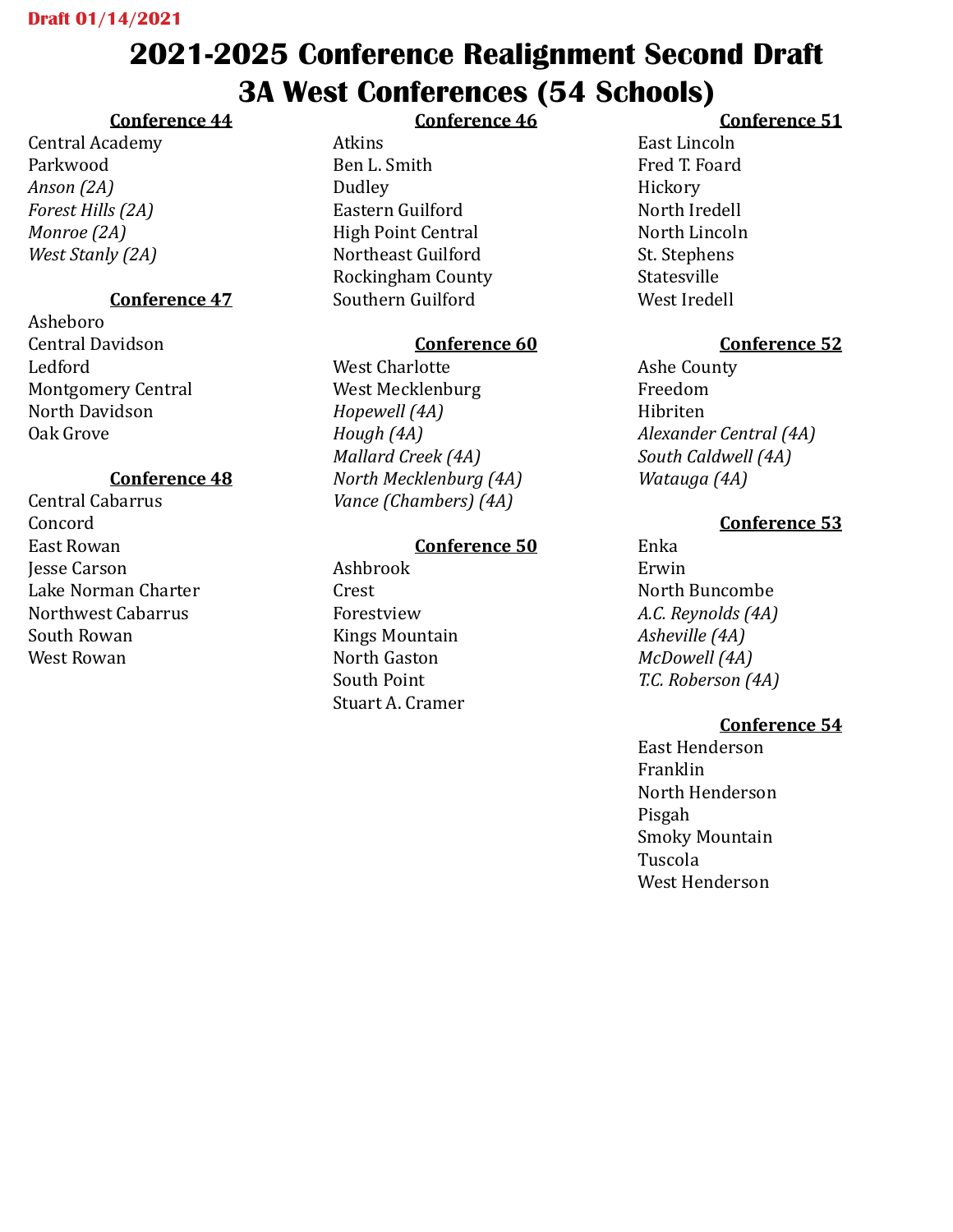## **2021-2025 Conference Realignment Second Draft 4A East Conferences (52 Schools) Conference 27**

## **Conference 19**

D.H. Conley New Bern *Havelock (3A) Jacksonville (3A) J.H. Rose (3A) Northside-Jax (3A) South Central (3A)*

## **Conference 20**

Ashley Hoggard Laney New Hanover Topsail *North Brunswick (3A) South Brunswick (3A) West Brunswick (3A)*

## **Conference 26**

Corinth Holders Clayton Cleveland Fuquay-Varina Garner South Garner Southeast Raleigh Willow Spring

Heritage Knightdale Millbrook Rolesville Wake Forest Wakefield

## **Conference 28**

Athens Drive Broughton Cardinal Gibbons Enloe Leesville Road Sanderson

## **Conference 29**

Apex Apex Friendship Cary Green Hope Green Level Holly Springs Middle Creek Panther Creek

#### **Conference 30**

C.E. Jordan Chapel Hill East Chapel Hill Hillside Northern Durham Riverside-Durham Southern Alamance

#### **Conference 22**

Jack Britt Gray's Creek Lumberton South View Purnell Swett *Douglas Byrd (3A) Cape Fear (3A) Seventy-First (3A)*

#### **Conference 23**

Overhills Pine Forest *E.E. Smith (3A) Harnett Central (3A) Terry Sanford (3A) Triton (3A) Western Harnett (3A) Westover (3A)*

#### **Conference 24**

Hoke County Pinecrest Richmond *Lee County (3A) Scotland (3A) Southern Lee (3A) Union Pines (3A)*